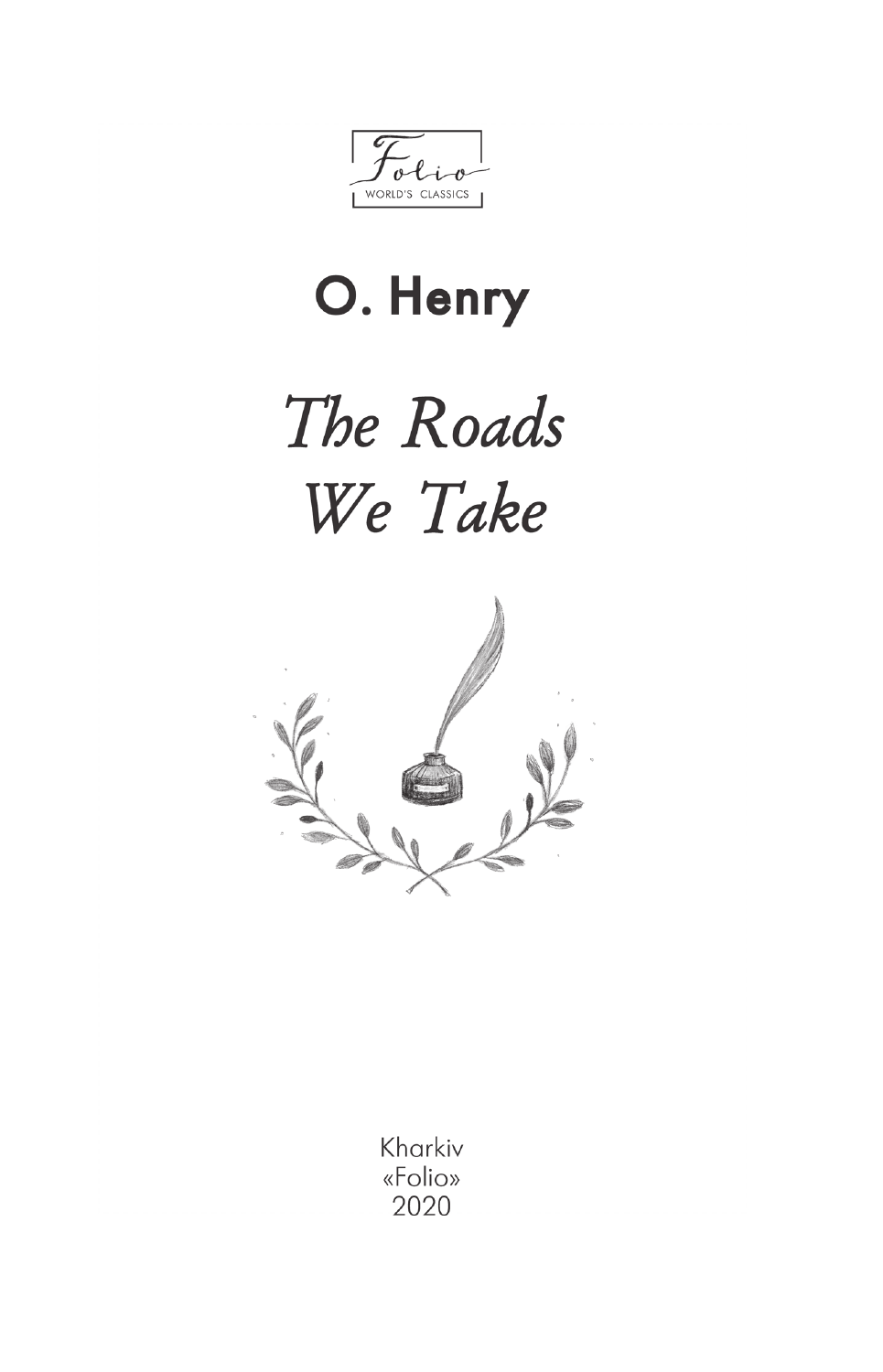## THE ROADS WE TAKE

Twienty miles West of Tucson, the "Sunset Express" stop-ped at a tank to take on water. Besides the aqueous, addition the engine of that famous flyer acquired some other things that were not good for it.

While the fireman was lowering the feeding hose, Bob Tidball, "Shark" Dodson and a quarter-bred Creek Indian called John Big Dog climbed on the engine and showed the engineer three round orifices in pieces of ordnance that the carried. These orifices so impressed the engineer with their possibilities that he raised both hands in a gesture such as accompanies the ejaculation "Do tell!"

At the crisp command of Shark Dodson, who was leader of the attacking force the engineer descended to the ground and uncoupled the engine and tender. Then John Big Dog, perched upon the coal, sportively held two guns upon the engine driver and the fireman, and suggested that they run the engine fifty yards away and there await further orders.

Shark Dodson and Bob Tidball, scorning to put such lowgrade ore as the passengers through the mill, struck out for the rich pocket of the express car. They found the messenger serene in the belief that the "Sunset Express" was taking on nothing more stimulating and dangerous than aqua pura. While Bob was knocking this idea out of his head with the butt-end of his sixshooter Shark Dodson was already dosing the express-car safe with dynamite.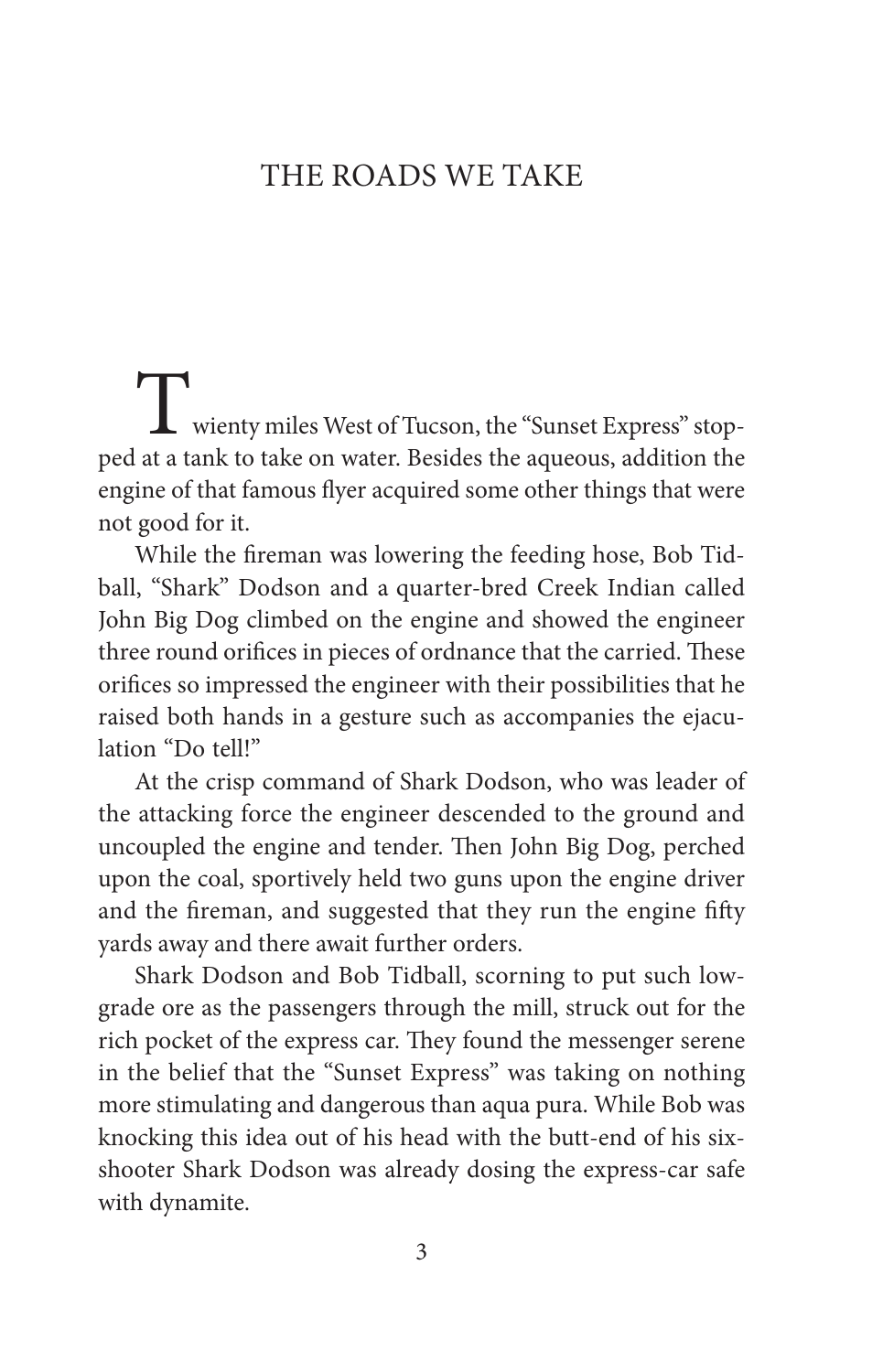The safe exploded to the tune of \$30,000, all gold and currency. The passengers thrust their heads casually out of the windows to look for the thunder-cloud.

The conductor jerked at the bell-rope, which sagged down loose and unresisting, at his tug. Shark Dodson and Bob Tidball, with their booty in a stout canvas bag, tumbled out of the express car and ran awkwardly in their high-heeled boots to the engine.

The engineer, sullenly angry but wise, ran the engine, according to orders, rapidly away from the inert train. But before this was accomplished the express messenger, recovered from Bob Tidball's persuader to neutrality, jumped out of his car with a Winchester rifle and took a trick in the game. Mr. John Big Dog, sitting on the coal tender, unwittingly made a wrong lead by giving an imitation of a target, and the messenger trumped him. With a ball exactly between his shoulder blades the Creek chevalier of industry rolled off to the ground, thus increasing the share of his comrades in the loot by one-sixth each.

Two miles from the tank the engineer was ordered to stop.

The robbers waved a defiant adieu and plunged down the steep slope into the thick woods that lined the track. Five minutes of crashing through a thicket of chapparal brought them to open woods, where three horses were tied to low-hanging branches. One was waiting for John Big Dog, who would never ride by night or day again. This animal the robbers divested of saddle and bridle and set free. They mounted the other two with the bag across one pommel, and rode fast and with discretion through the forest and up a primeval, lonely gorge. Here the animal that bore Bob Tidball slipped on a mossy boulder and broke a foreleg.

They shot him through the head at once and sat down to hold a council of flight. Made secure for the present by the tortuous trail they had travelled, the question of time was no longer so big. Many miles and hours lay between them and the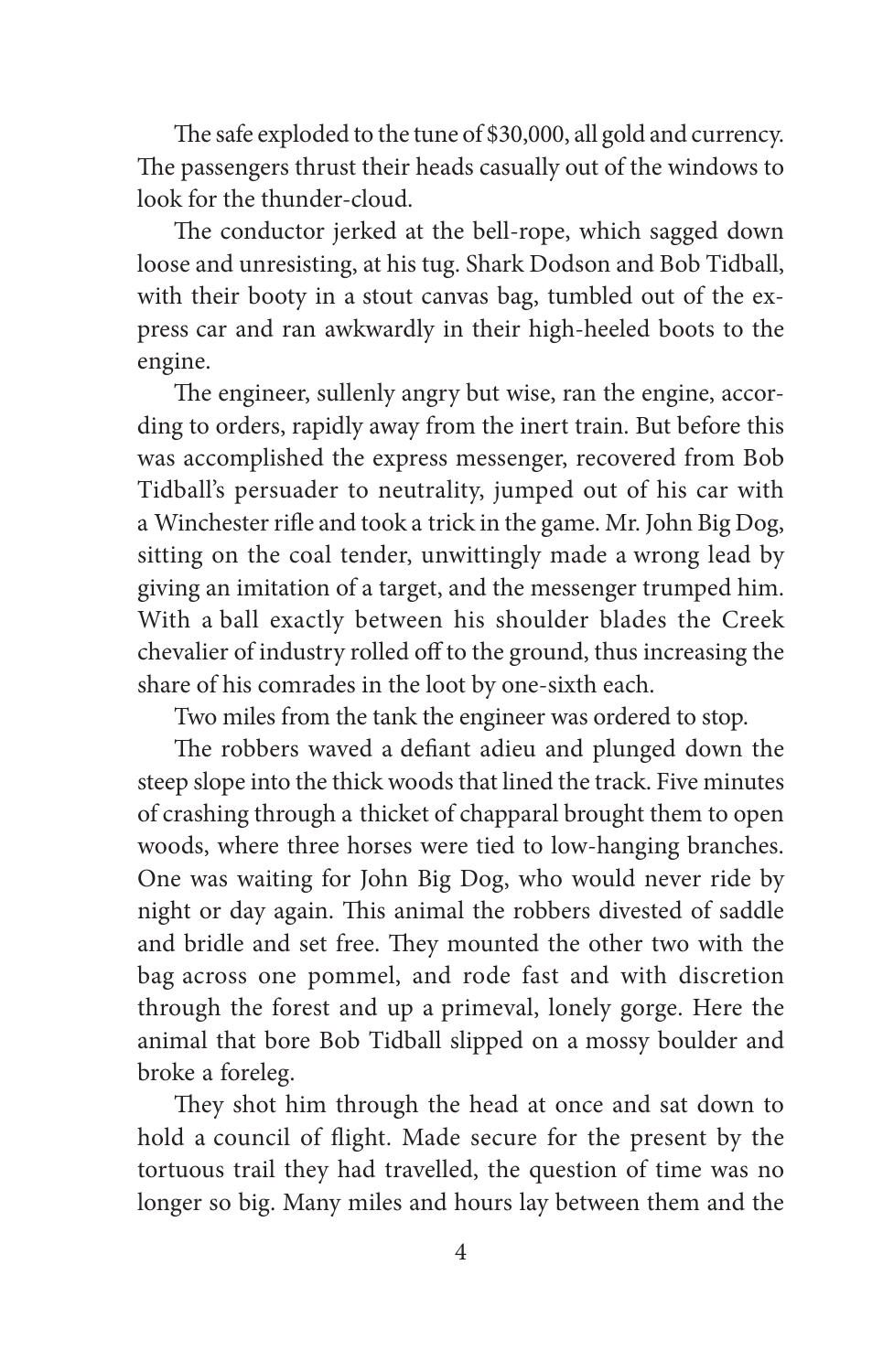spryest posse that could follow. Shark Dodson's horse, with trailing rope and dropped bridle, panted and cropped thankfully of the grass along the stream in the gorge. Bob Tidball opened the sack, drew out double handfuls of the neat packages of currency and the one sack of gold and chuckled with the glee of a child.

"Say, you old double-decked pirate", he called joyfully to Dodson, "you said we could do it  $-$  you got a head for financing that knocks the horns off of anything in Arizona".

"What are we going to do about a hoss for you, Bob? We ain't got long to wait here. They'll be on our trail before daylight in the mornin".

"Oh, I guess that cayuse of yourn'll carry double for a while", answered the sanguine Bob. "We'll annex the first animal we come across. By jingoes, we made a haul, didn't we? Accordin' to the marks on this money there's \$30,000 — \$15,000 apiece!"

"It's short of what I expected", said Shark Dodson, kicking softly at the packages with the toe of his boot and then he looked pensively at the wet sides of his tired horse.

"Old Bolivar's mighty nigh played out", he said, slowly. "I wish that sorrel of yours hadn't got hurt".

"So do I", said Bob, heartily, "but it can't be helped. Bolivar's got plenty of bottom — he'll get us both far enough to get fresh mounts. Dang it, Shark, I can't belp thinkin' how funny it is that an Easterner like you can come out here and give us Western fellows cards and spades in the desperado business. What part of the East was you from, anyway?"

"New York State", said Shark Dodson, sitting down on a boulder and chewing a twig. "I was born on a farm in Ulster County. I ran away from home when I was seventeen. It was an accident my coming West. I was walkin' along the road with my clothes in a bundle, makin' for New York City. I had an idea of goin' there and makin' lots of money. I always felt like I could do it. I came to a place one evenin' where the road forked and I didn't know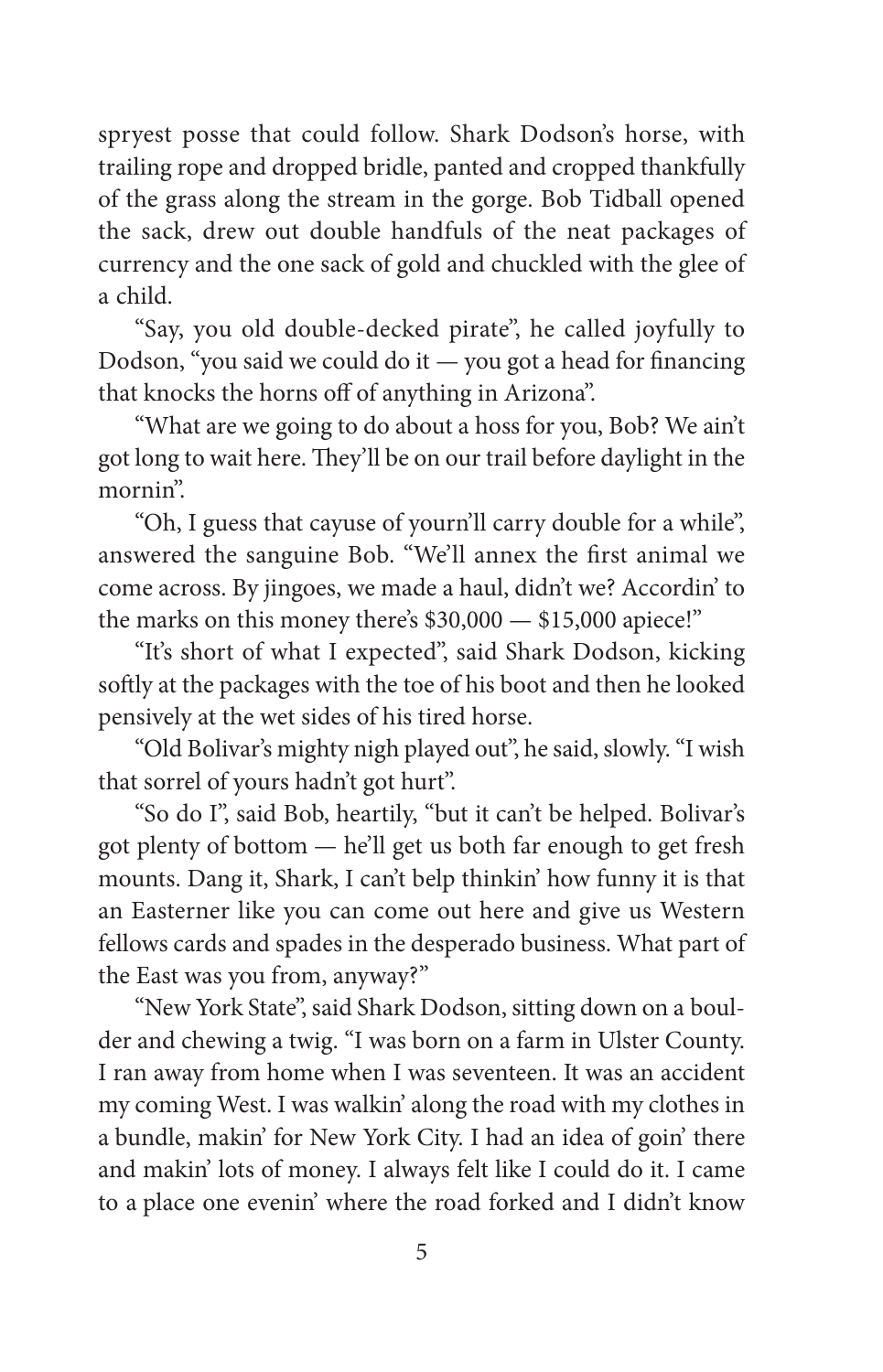which fork to take. I studied about it for half an hour, and then I took the left hand. That night I run into the camp of a Wild West show that was travellin' among the little towns, and I went West with it. I've often wondered if I wouldn't have turned out different if I'd took the other road".

"Oh, I reckon you'd have ended up about the same", said Bob Tidball, cheerfully philosophical. "It ain't the roads we take; it's what's inside of us that makes us turn out the way we do".

Shark Dodson got up and leaned against a tree.

"I'd a good deal rather that sorrel of yourn hadn't hurt himself, Bob", he said again, almost pathetically.

"Same here", agreed Bob; "he was sure a first-rate kind of a crowbait. But Bolivar, he'll pull us through all right. Reckon we'd better be movin' on, hadn't we, Shark? I'll bag this boodle ag'in and we'll hit the trail for higher timber".

Bob Tidball replaced the spoil in the bag and tied the mouth of it tightly with a cord. When he looked up the most prominent object that he saw was the muzzle of Shark Dodson's. 45 held upon him without a waver.

"Stop your funnin", said Bob, with a grin. "We got to be hittin' the breeze".

"Set still", said Shark. "You ain't goin' to hit no breeze, Bob. I hate to tell you, but there ain't any chance for but one of us. Bolivar, he's plenty tired, and he can't carry double".

"We been pards, me and you, Shark Dodson, for three year", Bob said quietly. "We've risked our lives together time and again. I've always give you a square deal, and I thought you was a man. I've heard some queer stories about you shootin' one or two men in a peculiar way, but I never believed 'em. Now if you're just havin' a little fun with me, Shark, put your gun up, and we'll get on Bolivar and vamose. If you mean to shoot — shoot, you blackhearted son of a tarantula!"

Shark Dodson's face bore a deeply sorrowful look.

"You don't know how bad I feel", he sighed, "about that sorrel of yourn breakin' his leg, Bob".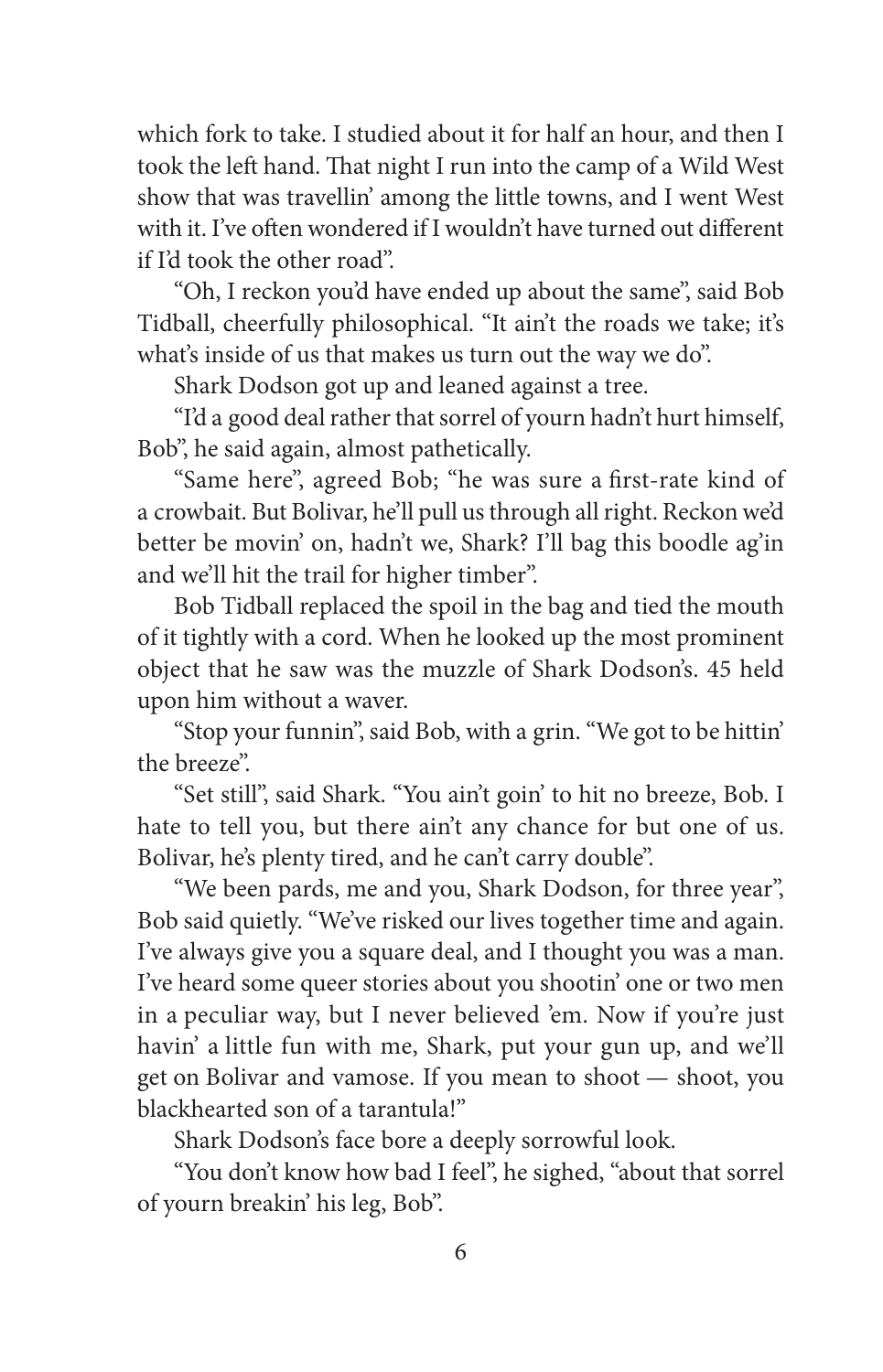The expression on Dodson's face changed in an instant to one of cold ferocity mingled with inexorable cupidity. The soul of the man showed itself for a moment like an evil face in the window of a reputable house.

Truly Bob Tidball was never to "hit the breeze" again. The deadly. 45 of the false friend cracked and filled the gorge with a roar that the walls hurled back with indignant echoes. And Bolivar, unconscious accomplice, swiftly bore away the last of the holders-up of the "Sunset Express", not put to the stress of "carrying double".

But as "Shark" Dodson galloped away the woods seemed to fade from his view; the revolver in his right hand turned to the curved arm of a mahogany chair; his saddle was strangely upholstered, and he opened his eyes and saw his feet, not in stirrups, but resting quietly on the edge of a quartered-oak desk.

I am telling you that Dodson, of the firm of Dodson & Decker, Wall Street brokers, opened his eyes. Peabody, the confidential clerk, was standing by his chair, hesitating to speak. There was a confused hum of wheels below, and the sedative buzz of an electric fan.

"Ahem! Peabody", said Dodson, blinking. "I must have fallen asleep. I had a most remarkable dream. What is it, Peabody?"

"Mr. Williams, sir, of Tracy & Williams, is outside. He has come to settle his deal in X. Y. Z. The market caught him short, sir, if you remember".

"Yes, I remember. What is X. Y. Z. quoted at today, Peabody?"

"One eighty-five, sir".

"Then that's his price".

"Excuse me", said Peabody, rather nervously, "for speaking of it, but I've been talking to Williams. He's an old friend of yours, Mr. Dodson, and you practically have a corner in X. Y. Z. I thought you might — that is, I thought you might not remember that he